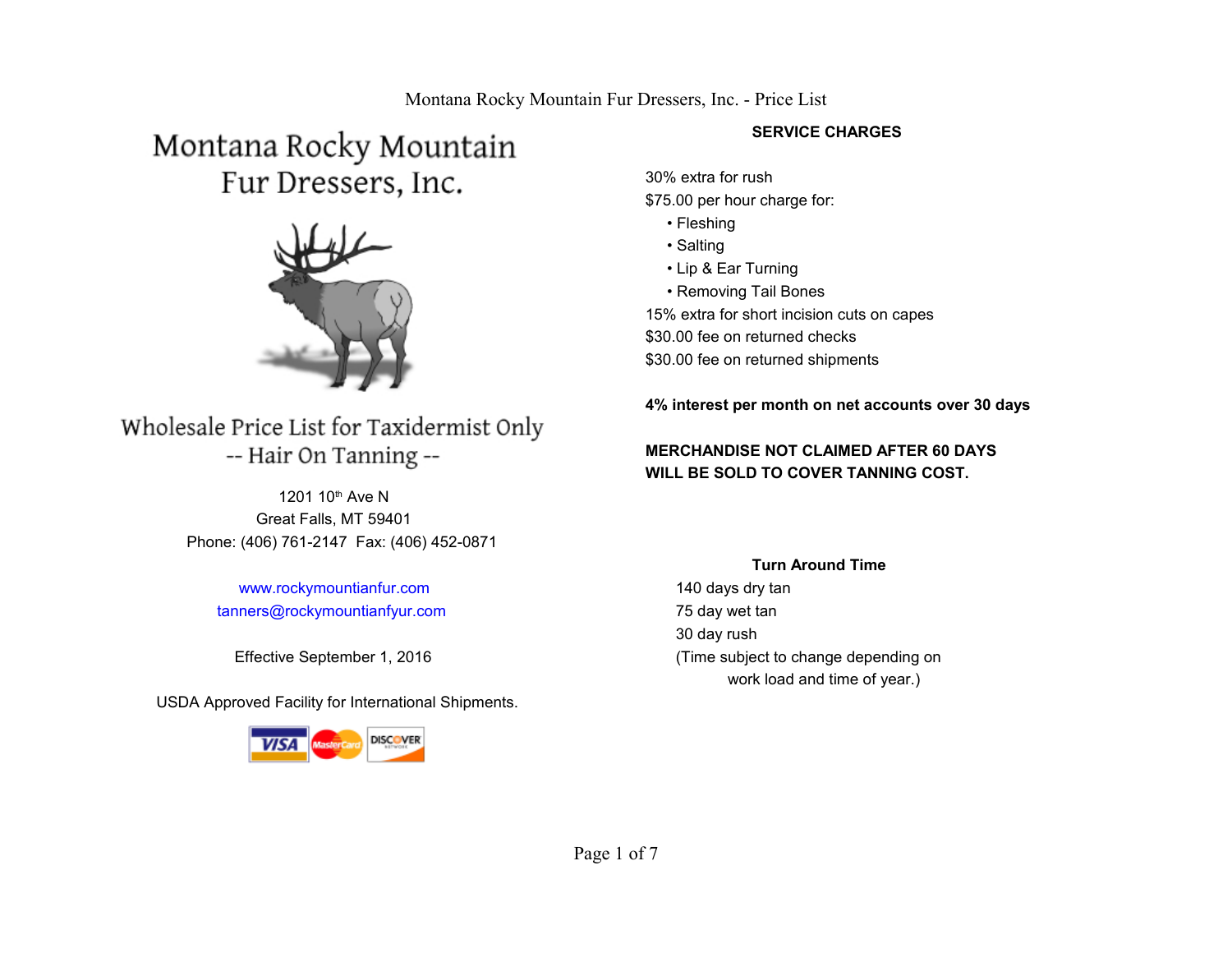| <b>North American</b>                | <b>Capes</b> | Life Size/Rugs Full Skin |               | <b>Back Skin</b> | Fur   | 1/2 Life Size  |
|--------------------------------------|--------------|--------------------------|---------------|------------------|-------|----------------|
| Antelope                             | 42.50        | 151.30                   | 46.00         | 33.50            |       | 95.25          |
| Badger                               | 22.80        | 44.50                    |               |                  | 42.25 |                |
| Bear, Black 3' to 5 1/4'             | 56.30        | 29.30 Lin. Ft.           |               |                  |       | 29.30 Lin. Ft. |
| Bear, Black 5 1/2' & Over            | 56.30        | 30.40 Lin. Ft.           |               |                  |       | 30.40 Lin. Ff. |
| Bear, Grizzly & Kodiak 5' & Under    | 82.85        | 34.95 Lin. Ft.           |               |                  |       | 34.95 Lin. Ft. |
| Bear, Grizzly & Kodiak 5 1/2' & Over | 82.85        | 36.60 Lin. Ft.           |               |                  |       | 36.60 Lin. Ft. |
| Beaver                               |              | 60.70                    |               |                  | 57.45 |                |
| <b>Bighorn Sheep</b>                 | 68.50        | 264.90                   | 87.20         | 60.70            |       | 166.75         |
| Boar                                 | 82.85        | 239.75                   | 115.80        |                  |       | 158.10         |
| <b>Bobcat</b>                        | 26.05        | 46.65                    |               |                  | 44.45 |                |
| <b>Buffalo</b>                       | 436.50       | 1215.25                  | 11.65 Sq. Ft. |                  |       | 772.70         |
| Caribou                              | 78.50        | 319.00                   | 8.35 Sq. Ft.  |                  |       | 205.50         |
| Coyote                               | 27.10        | 53.10                    |               |                  | 50.85 |                |
| Dall Sheep                           | 70.70        | 270.55                   | 91.75         | 63.10            |       | 169.90         |
| Deer                                 | 45.00        | 164.50                   | 48.25         | 34.45            |       | 108.30         |
| <b>Desert Sheep</b>                  | 68.50        | 264.90                   | 78.20         | 60.70            |       | 166.75         |
| Elk                                  | 128.75       | 430.50                   | 8.75 Sq. Ft.  |                  |       | 275.95         |
| Fisher                               |              | 44.15                    |               |                  | 42.00 |                |
| Fox                                  | 23.80        | 45.25                    |               |                  | 43.10 | 33.35          |
| Javelina                             | 36.60        | 88.50                    | 74.20         |                  |       | 62.00          |
| Lynx                                 | 27.10        | 53.10                    |               |                  | 50.90 |                |
| Marten                               |              | 33.35                    |               |                  | 31.20 |                |
| <b>Mink</b>                          |              | 27.70                    |               |                  | 25.50 |                |
| Moose                                | 220.10       | 1098.40                  | 10.00 Sq. Ft. |                  |       | 710.10         |
| <b>Mountain Goat</b>                 | 85.50        | 370.75                   | 154.50        | 88.50            |       | 192.05         |
| Mountain Lion                        | 44.15        | 28.20 Lin. Ft.           |               |                  |       | 28.20 Lin. Ft. |
| Musk Ox                              | 358.75       | 1280.50                  |               |                  |       | 689.90         |
| Muskrat                              |              | 26.50                    |               |                  | 24.40 |                |
| Otter                                |              | 50.90                    |               |                  |       |                |
| Raccoon                              | 26.05        | 44.45                    |               |                  | 42.25 |                |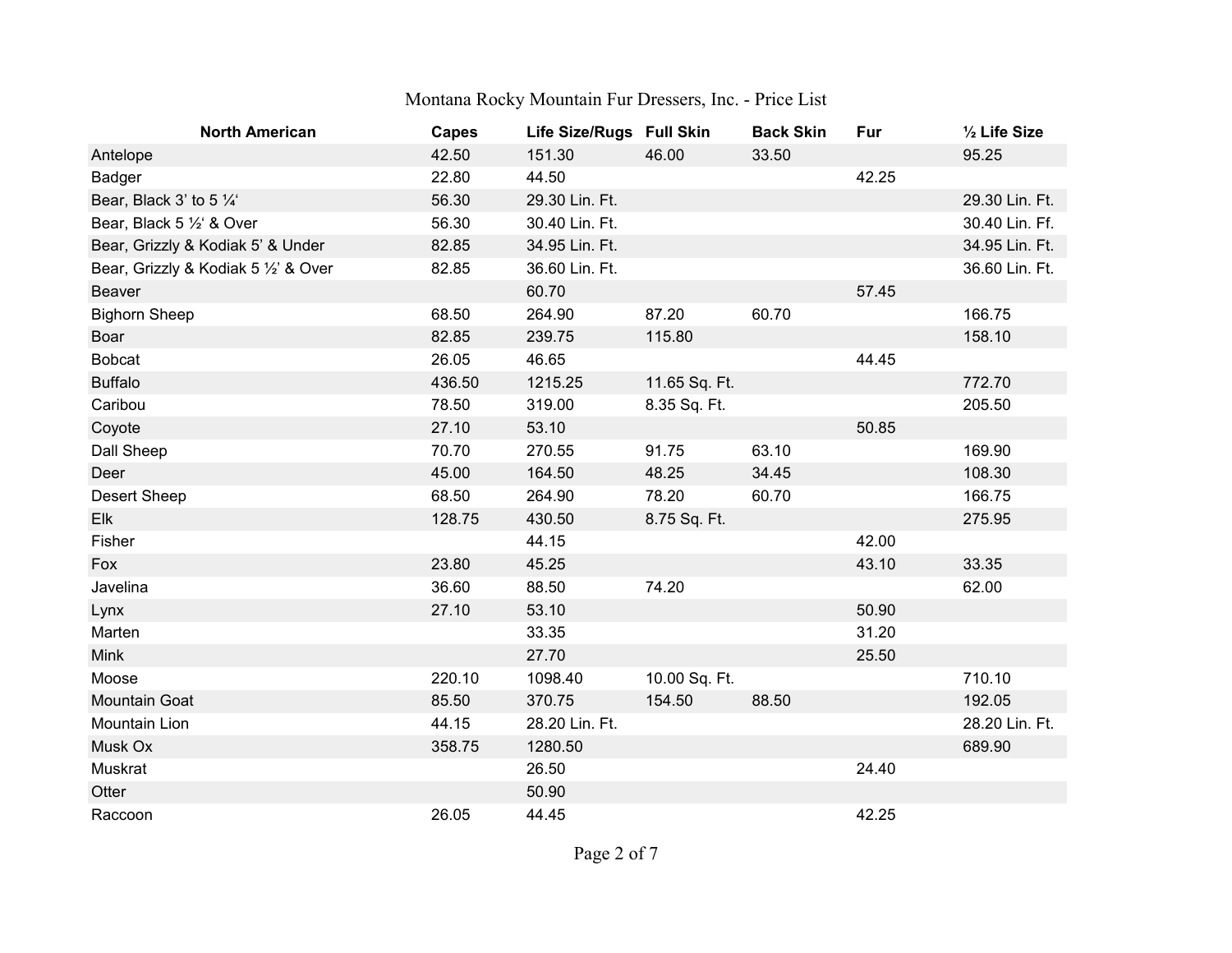| <b>North American</b>       | <b>Capes</b> | Life Size/Rugs Full Skin |               | <b>Back Skin</b> | Fur   | $\frac{1}{2}$ Life Size |
|-----------------------------|--------------|--------------------------|---------------|------------------|-------|-------------------------|
| Skunk (descenting required) |              | 44.45                    |               |                  | 42.25 |                         |
| <b>Steer</b>                | 210.00       |                          | 10.30 Sq. Ft. |                  |       |                         |
| Stone Sheep                 | 68.50        | 264.90                   | 87.45         | 60.95            |       | 166.75                  |
| Weasel/Ermine               |              | 22.25                    |               |                  | 20.10 |                         |
| Wolf                        | 42.70        | 88.50                    |               |                  |       |                         |
| Wolf, Timber & Arctic       | 55.30        | 143.75                   |               |                  |       |                         |
| Wolverine                   | 29.30        | 63.65                    |               |                  |       |                         |

| <b>North American Miscellaneous</b> | Foot  | <b>Forehead</b> | <b>Scrotum</b> | Tail  |
|-------------------------------------|-------|-----------------|----------------|-------|
| Antelope                            | 12.20 | 11.20           |                |       |
| Bear, Black                         | 12.20 |                 |                |       |
| <b>Buffalo</b>                      | 17.76 |                 | 19.85          | 11.20 |
| Caribou                             | 13.30 |                 | 14.15          |       |
| Deer                                | 12.20 | 11.20           |                | 9.10  |
| Elk                                 | 15.45 | 13.30           | 15.45          |       |
| Moose                               | 16.60 |                 |                |       |
| <b>Mountain Goat</b>                | 13.30 |                 | 15.45          |       |
| <b>Mountain Sheep</b>               | 12.20 |                 | 15.45          |       |
| <b>Steer</b>                        |       |                 | 13.30          |       |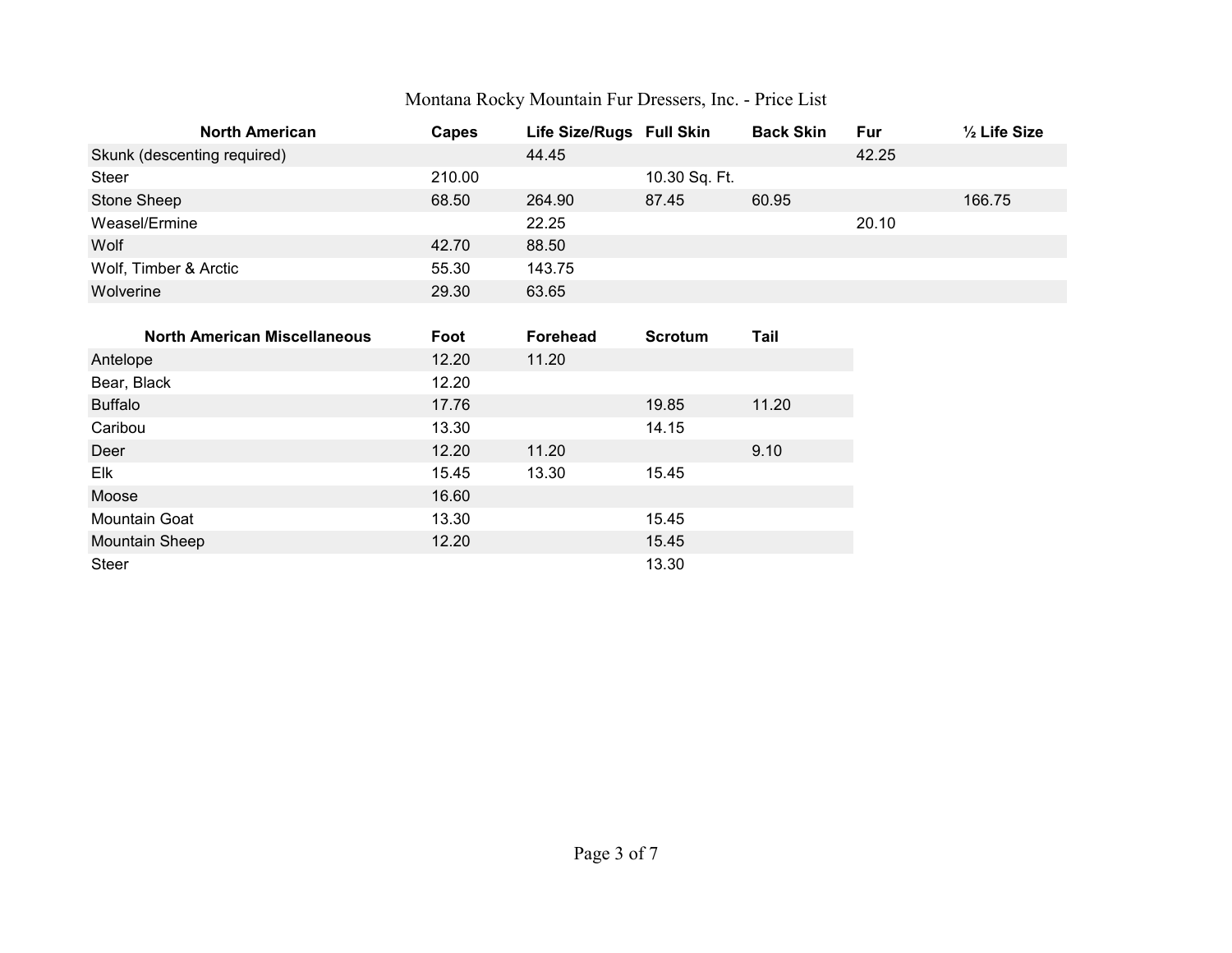| <b>African &amp; Exotic</b>              | <b>Capes</b> | <b>Life Size</b> | <b>Full Skin</b>              | <b>Back Skin</b>              | 1/2 Life Size  |
|------------------------------------------|--------------|------------------|-------------------------------|-------------------------------|----------------|
| Addax                                    | 116.10       | 467.00           | 147.00                        | 73.10                         | 268.20         |
| African Crested Porcupine (wet tan only) |              | 165.65           |                               |                               |                |
| Alligator (wet tan only) 10' & Under     |              | 47.40 Lin. Ft.   | 47.40 Lin. Ft.                |                               | 47.40 Lin. Ft. |
| Alligator (wet tan only) 10 1/4' & Over  |              | 50.90 Lin. Ft.   | 50.90 Lin. Ft.                |                               | 50.90 Lin. Ft. |
| Ammon Sheep                              | 116.10       | 464.80           | 154.50                        |                               | 264.90         |
| Angora Goat                              | 90.70        | 261.65           | 88.50                         | 72.00                         | 158.85         |
| <b>Aoudad Sheep</b>                      | 79.60        | 253.80           | 77.45                         | 50.90                         | 149.15         |
| Argali Sheep                             | 102.55       | 443.70           | 97.00                         | 68.50                         | 263.85         |
| Axis Deer                                | 47.15        | 206.50           | 48.50                         | 42.00                         | 125.90         |
| Baboon                                   | 55.80        | 135.90           |                               | 42.00                         | 90.70          |
| Banteng                                  | 331.20       | 772.70           | 11.15 Sq. Ft.                 | 11.15 Sq. Ft.                 |                |
| <b>Blackbuck</b>                         | 40.95        | 152.40           | 44.75                         | 39.80                         | 99.35          |
| <b>Blesbok</b>                           | 62.60        | 215.40           | 80.65                         | 45.25                         | 149.15         |
| <b>Blue Sheep</b>                        | 71.75        | 275.95           | 86.10                         | 66.35                         | 226.20         |
| Bongo                                    | 148.55       | 689.90           | 10 Sq. Ft.                    | 10 Sq. Ft.                    | 438.30         |
| <b>Bontebok</b>                          | 68.50        | 237.55           | 80.15                         | 58.45                         | 176.70         |
| <b>Bushbuck</b>                          | 49.90        | 209.75           | 63.10                         | 44.15                         | 138.00         |
| Cape Buffalo                             | 347.70       | 1545.35          | 12.75 Sq. Ft.                 | 12.75 Sq. Ft.                 | 927.20         |
| Caracal                                  |              | 76.40            |                               |                               |                |
| Catalina Goat                            | 50.40        | 198.65           | 75.25                         | 50.40                         | 127.15         |
| Cerval                                   |              | 72.00            |                               |                               |                |
| Chamois                                  | 53.65        | 176.70           | 53.10                         | 42.00                         | 108.30         |
| Civet                                    |              | 72.00            |                               |                               |                |
| Corsican Sheep                           | 48.50        | 213.00           | 55.30                         | 44.15                         | 124.80         |
| Crocodile (wet tan only) 10' & Under     |              | 48.25 Lin. Ft.   | 48.25 Lin. Ft. 48.25 Lin. Ft. |                               |                |
| Crocodile (wet tan only) 10' & Over      |              | 51.80 Lin. Ft.   |                               | 51.80 Lin. Ft. 51.80 Lin. Ft. |                |
| Dik Dik                                  | 34.95        | 90.45            | 42.00                         | 30.80                         | 56.30          |
| Duiker, Common                           | 36.05        | 133.70           | 44.15                         | 31.95                         | 82.85          |
| Eland, Common                            | 309.00       | 827.90           | 10.00 Sq. Ft.                 | 10.00 Sq. Ft. 518.95          |                |
| Eland, Giant / Lord Derby                | 320.10       | 1048.60          | 10.00 Sq. Ft.                 | 10.00 Sq. Ft. 717.50          |                |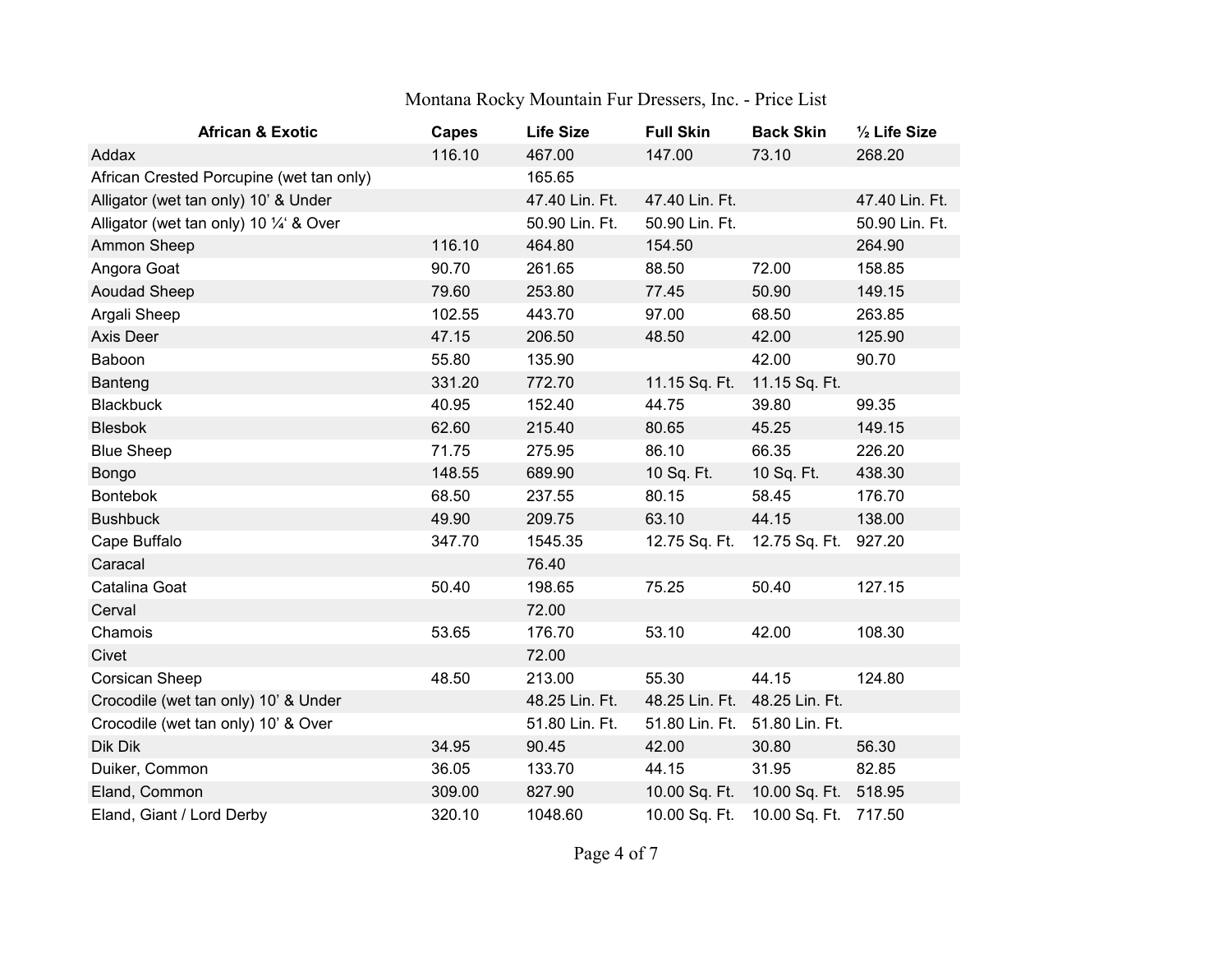| <b>African &amp; Exotic</b> | <b>Capes</b> | <b>Life Size</b> | <b>Full Skin</b> | <b>Back Skin</b> | 1/2 Life Size |
|-----------------------------|--------------|------------------|------------------|------------------|---------------|
| <b>Fallow Deer</b>          | 43.65        | 176.70           | 43.10            | 38.75            | 116.10        |
| Gazelle, Grant's            | 50.90        | 209.65           | 60.70            | 48.50            | 132.60        |
| Gazelle, Thompson's         | 45.75        | 142.35           | 48.50            | 42.00            | 110.45        |
| Gemsbok                     | 124.80       | 469.20           | 110.45           | 82.85            | 326.30        |
| Genet                       |              | 43.90            |                  |                  |               |
| Gerenuk                     | 53.05        | 195.40           | 55.30            | 43.10            | 129.40        |
| Giraffe                     | 1247.20      | 4304.75          | 26.05 Sq. Ft.    | 26.05 Sq. Ft.    | 2599.30       |
| Giraffe Neck (no shoulders) | 1026.45      |                  |                  |                  |               |
| Goat (feral)                | 47.15        |                  |                  | 43.10            |               |
| Gobi Sheep                  | 102.55       | 443.70           | 93.95            | 68.50            | 263.50        |
| Grysbok                     | 45.25        | 133.70           | 54.15            | 42.00            | 77.45         |
| Hartbeest                   | 111.50       | 366.65           | 9.50 Sq. Ft.     | 72.00            | 204.35        |
| <b>High Alter Sheep</b>     | 115.85       | 464.50           | 154.60           |                  | 264.90        |
| Hippo                       | 1434.95      | 5739.60          | 26.95 Sq. Ft.    | 26.95 Sq. Ft.    | 3063.05       |
| Hyena                       | 48.75        | 164.50           |                  |                  | 99.35         |
| Ibex Goat                   | 84.50        | 287.15           | 82.85            | 53.10            | 180.90        |
| Ibex Goat, Himalayan        |              | 290.05           |                  |                  | 191.05        |
| Impala                      | 52.05        | 193.25           | 65.30            | 43.10            | 127.20        |
| Jackal                      | 35.50        | 55.30            | 48.75            | 35.55            |               |
| Karagondu Sheep             | 102.55       | 443.70           | 93.95            | 68.50            | 263.85        |
| Klipspringer                | 38.75        | 99.35            | 48.50            | 39.85            | 72.00         |
| Kudu, Greater               | 134.80       | 568.75           | 9.55 Sq. Ft.     | 87.20            | 375.30        |
| Kudu, Lesser                | 74.45        | 342.30           | 88.25            | 56.30            | 236.40        |
| Lechwe                      | 79.60        | 352.35           | 88.25            | 54.15            | 220.80        |
| Leopard                     |              | 35.20 Lin. Ft.   |                  |                  | 35.20         |
| Lion                        | 110.45       | 38.75 Lin. Ft.   |                  |                  | 38.75         |
| Marco Polo Sheep            | 115.90       | 464.80           | 154.60           |                  | 264.90        |
| Monkey, Vervet              |              | 108.30           |                  |                  |               |
| <b>Mouflon Sheep</b>        | 48.50        | 204.35           | 56.30            | 44.15            | 138.00        |
| Nilgai                      | 140.20       | 607.05           | 10.90            | 10.90            | 436.20        |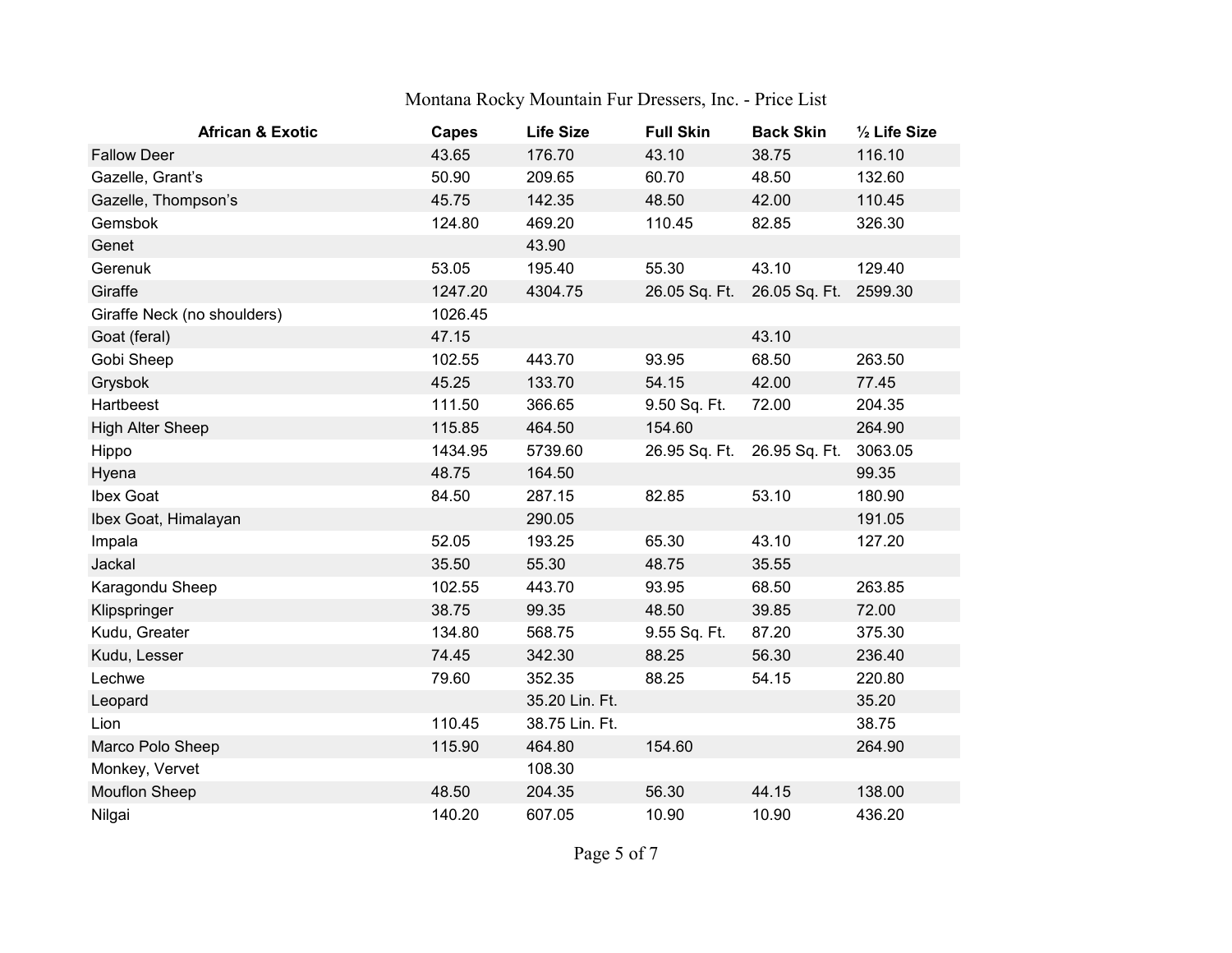| <b>African &amp; Exotic</b> | <b>Capes</b> | <b>Life Size</b> | <b>Full Skin</b> | <b>Back Skin</b>            | 1/2 Life Size |
|-----------------------------|--------------|------------------|------------------|-----------------------------|---------------|
| Nyala                       | 74.20        | 331.20           | 89.35            | 59.55                       | 209.75        |
| Nyala, Mountain             | 118.30       | 557.65           | 121.50           | 81.80                       | 303.60        |
| Orobi, Suni                 | 37.70        | 105.05           | 42.00            | 36.60                       | 77.45         |
| Oryx                        | 124.80       | 469.20           | 110.45           | 82.85                       | 325.80        |
| Puku                        | 67.45        | 342.30           | 67.45            | 55.30                       | 215.40        |
| <b>Red Sheep</b>            | 49.90        | 222.85           | 53.05            | 43.10                       | 131.30        |
| <b>Red Stag</b>             | 128.30       | 441.60           | 9.00 Sq. Ft.     | 9.00 Sq. Ft.                | 264.90        |
| Reedbuck                    | 53.05        | 248.40           | 62.95            | 44.15                       | 143.40        |
| Reedbuck, Mountain          | 47.40        | 160.25           | 55.30            | 43.10                       | 105.10        |
| Rhebok                      | 40.95        | 130.45           | 47.40            | 38.75                       | 82.85         |
| Rhino                       | 1628.10      | 6181.10          | 25.75 Sq. Ft.    | 25.75 Sq. Ft.               | 3973.60       |
| Roan                        | 130.75       | 529.75           | 150.20           | 97.15                       | 331.20        |
| Roe Deer                    | 38.25        | 130.45           | 46.35            | 39.85                       | 93.95         |
| Sable                       | 140.20       | 535.40           | 149.15           | 96.10                       | 336.65        |
| Sambar Deer                 | 105.05       | 330.10           | 8.95 Sq. Ft.     | 8.95 Sq. Ft.                | 270.55        |
| Sika Deer                   | 46.35        | 154.60           | 46.35            | 39.85                       | 93.95         |
| Sindh Ibex                  | 73.10        | 250.55           |                  |                             |               |
| Sitatunga                   | 61.20        | 320.10           | 77.45            | 54.15                       | 203.25        |
| Spanish Goat                | 50.40        | 198.65           | 75.45            | 50.40                       | 127.20        |
| Springbok                   | 49.90        | 204.85           | 53.05            | 42.00                       | 137.25        |
| Steenbok / Steinbok         | 38.75        | 108.30           | 42.05            | 36.60                       | 81.80         |
| Tahr                        | 92.90        | 312.55           | 108.30           | 82.85                       | 193.25        |
| <b>Tiger</b>                |              | 38.75 Lin. Ft.   | 38.75            |                             |               |
| Tsessebe / Topi             | 105.05       | 380.95           | 9.50 Sq. Ft.     | 71.70                       | 237.60        |
| <b>Tur Sheep</b>            |              | 287.15           |                  |                             |               |
| Urial Sheep                 |              | 213.00           |                  |                             |               |
| Warthog, Bush or Forest     | 141.30       | 257.35           | 122.65           | 70.70                       | 209.25        |
| Waterbuck                   | 129.40       | 497.80           | 165.65           | 72.00                       | 353.35        |
| Water Buffalo               | 314.70       | 1479.05          |                  | 12.80 Sq. Ft. 12.80 Sq. Ft. | 998.85        |
| Wildebeest / Gnu            | 140.20       | 550.85           | 10.00 Sq. Ft.    | 88.25                       | 364.20        |